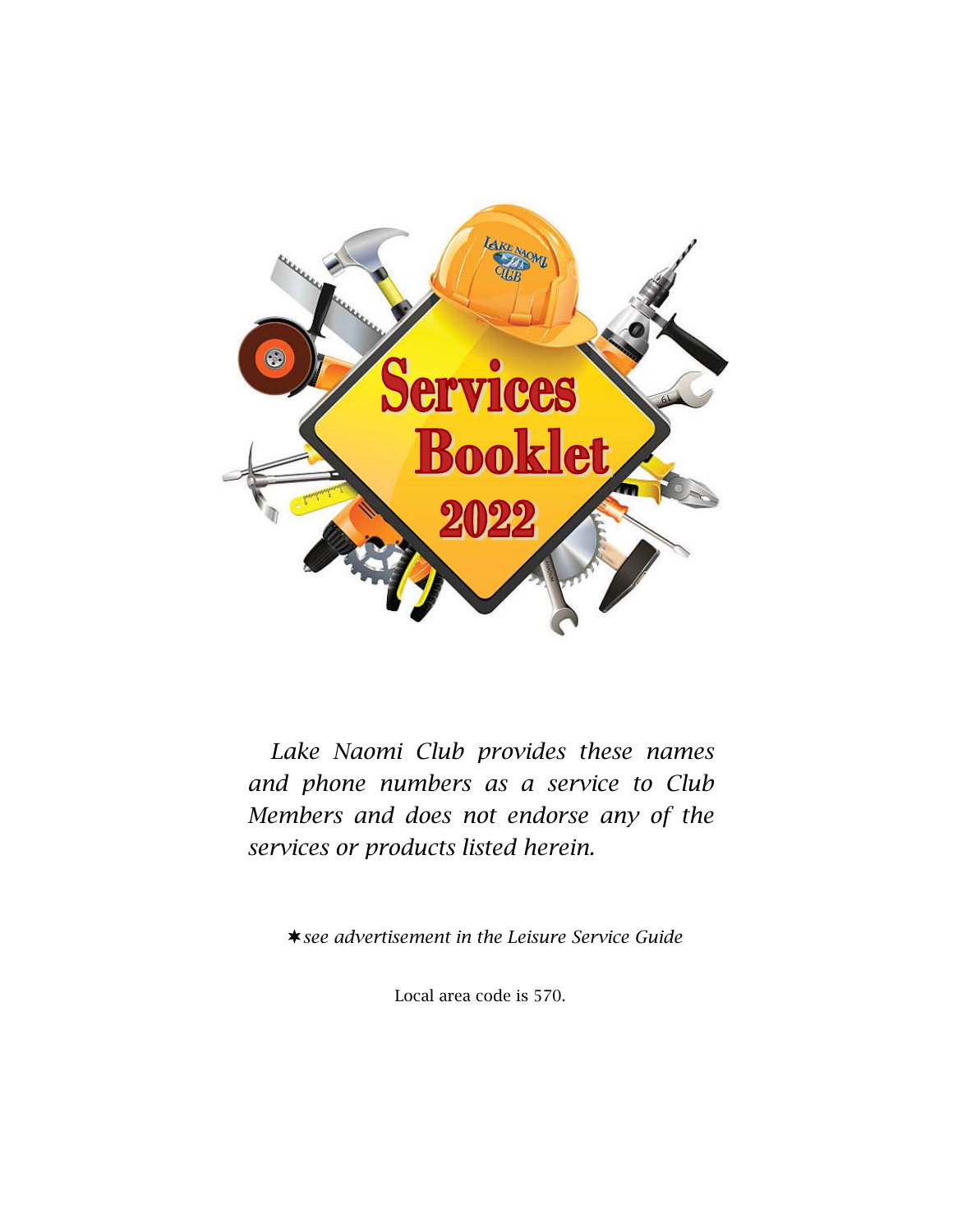| <b>ALTERATIONS</b><br>Emily's Alteration & Tailoring                                 | 839-1966                        |
|--------------------------------------------------------------------------------------|---------------------------------|
| <b>APPLIANCE REPAIR &amp; INSTALLATION</b>                                           |                                 |
| Aurel's TV & Appliance                                                               | 689-9757                        |
| Mr. Appliance                                                                        | 606-3938                        |
| <b>ARCHITECTS</b>                                                                    |                                 |
| Gus Campuzano                                                                        | 977-1790                        |
| Marshall Sabatini                                                                    | 610-525-2993                    |
| Robert Strunk                                                                        | 629-6800                        |
| <b>AUTO REPAIR / TOWING</b>                                                          |                                 |
| Murray's Towing & Service Center<br>*Rainbow Automotive & Precision Collison (pg 98) | 839-7270<br>643-8924 / 643-4099 |
| <b>BACK-UP GENERATORS</b>                                                            |                                 |
| Kolinsky Electric                                                                    | 807-3688                        |
| The Wire Guys                                                                        | 855-522-2566                    |
| <b>BAIT &amp; SPORT SHOPS</b>                                                        |                                 |
| <b>Blakeslee Sport Shop</b>                                                          | 646-2869                        |
| *Pocono Boathouse (pg 92)                                                            | 646-4107                        |
| <b>BIKE SERVICE / RENTALS</b>                                                        |                                 |
| *Fetty's Cycle Service (pg 115)                                                      | 413-8080                        |
| Peterson's Ski & Cycle                                                               | 646-9223                        |
| <b>BOAT PICK-UP</b>                                                                  |                                 |
| <b>★Pocono Boathouse (pg 92)</b>                                                     | 646-4107                        |
| <b>BOAT REGISTRATION - STATE</b> (Electric Motors)                                   |                                 |
| Mountain Notary / Tag                                                                | 839-7418                        |
| *Pocono Boathouse (pg 92)                                                            | 646-4107                        |
| <b>BUS SERVICE</b>                                                                   |                                 |
| Martz                                                                                | 839-7611 / 421-3040             |
| <b>CABLE &amp; WIFI SERVICE</b>                                                      |                                 |
| Blue Ridge Cable (only provider in area)                                             | 839-3550                        |
| <b>CARPENTRY / SMALL JOBS</b>                                                        |                                 |
| <b>BBI Home Improvements</b>                                                         | 242-7592                        |
| Chris Teeple                                                                         | 994-6945                        |
| *George E. Kerrick & Son (pg 75)                                                     | 646-7612                        |
| Pro-Zak Painting                                                                     | 401-9325                        |
| *Rinehimer Construction Inc (pg 100)                                                 | 643-6653                        |
| *Rusden Property Maintenance (pg 73 & 74)                                            | 895-1122 / 215-301-3027         |
| <b>CARPET CLEANING</b>                                                               |                                 |
| Heaven's Best Carpet Cleaning                                                        | 894-1500                        |
| <b>CHIMNEY CLEANING</b>                                                              |                                 |
| Bruce's Chimney Service                                                              | 424-8891                        |
| *D&S Chimney Sweep (pg 119)                                                          | 402-0945                        |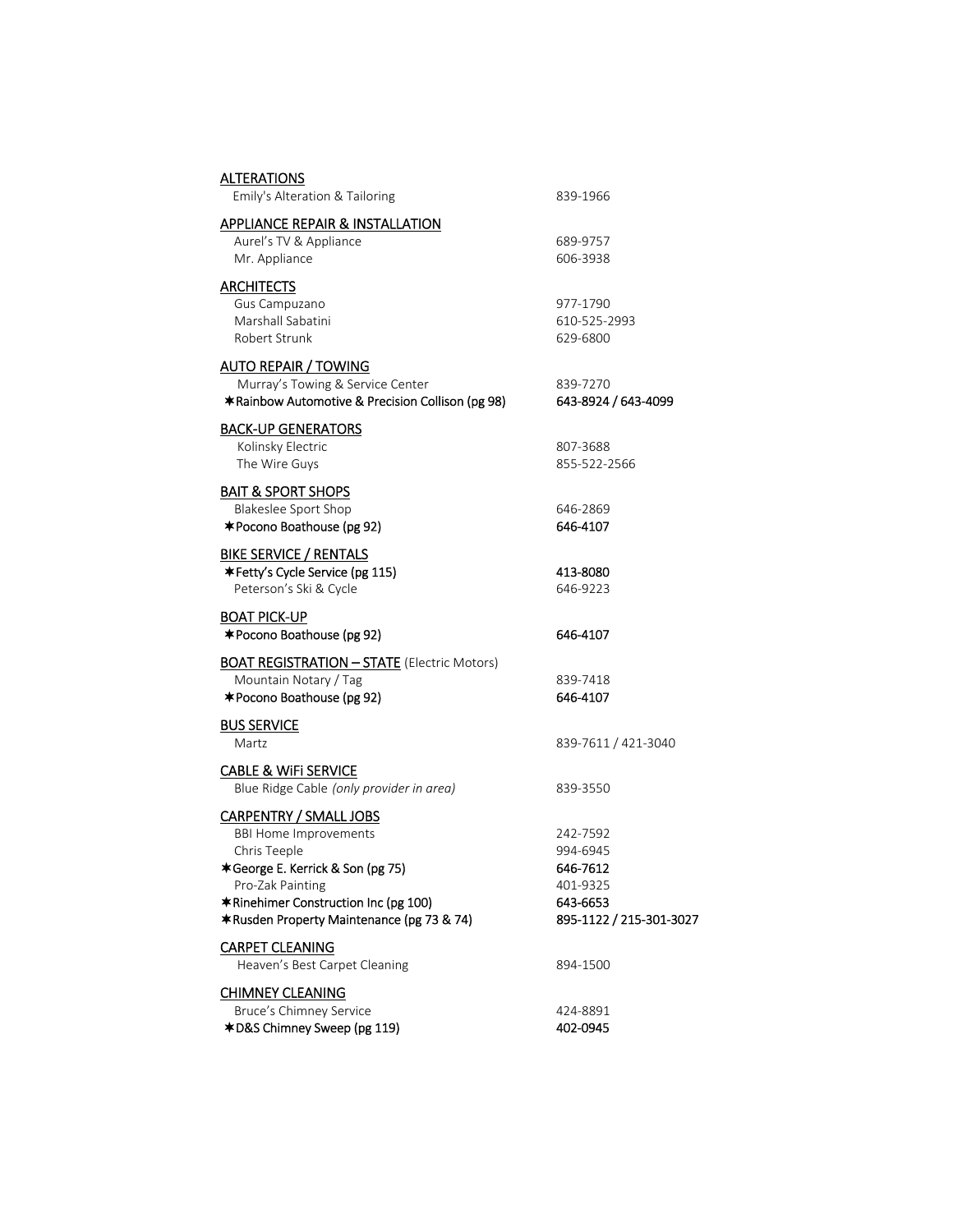## CLEANING SERVICES

| * Cleaning by Susan (pg 121)                                   | 267-304-4587            |
|----------------------------------------------------------------|-------------------------|
| Clean Sweep                                                    | 646-2967                |
| DC Cleaning                                                    | 839-0628 / 620-6528     |
| Dorothy Newman                                                 | 977-7281                |
| Judy's Cleaning Service                                        | 656-3272 / 610-863-6464 |
| My Cleaning Lady Rocks - Arlene Fagan                          | 369-9002                |
| Pocono Cleaning & Linen Service                                | 610-462-3783            |
| Pocono Perfection                                              | 570-795-9102            |
| *Rebecca's Cleaning (pg 81)                                    | 872-6910                |
| Regina Housecleaning                                           | 484-629-4569            |
| Rita Yanuzzi House Cleaning                                    | 401-1107                |
| <u>COMMUNICATION</u>                                           |                         |
| Kolinsky Electric (data wiring)                                | 807-3688                |
| <b>CONTRACTORS</b> (Additions / Builders / Decks / Remodeling) |                         |
| <b>*Andersen Builders, Inc (pg 131)</b>                        | 350-4437                |
| <b>BBI Home Improvements</b>                                   | 242-7592                |
| Chris Teeple                                                   | 994-6945                |
| Edward Zema                                                    | 646-1848                |
| ELK Property Services, LLC                                     | 216-6775                |
| Fisher Craftsman                                               | 646-2358                |
| *George E. Kerrick & Son (pg 75)                               | 646-7612                |
| * Lehigh Gap Seamless Gutter (pg133)                           | 610-824-4888            |
| *Martin's Homes (pg 78)                                        | 643-3400                |
| *Michael Serfass Construction (pg 120)                         | 242-9718                |
| *Oakridge Builders (pg 91)                                     | 646-8082                |
| Pete Schaumloffel                                              | 646-9543                |
| Pro-Zak Painting                                               | 401-9325                |
| *Rinehimer Construction Inc (pg 100)                           | 643-6653                |
| *Robert K. Ace Construction (pg 108)                           | 420-9908                |
| *Simonik Craftsmen, LLC (pg 105)                               | 242-4448                |
| *Unlimited Home Improvements - Joe Linaberry (pg 97)           | 656-3172                |
| <u>CRAWL SPACE REPAIR</u>                                      |                         |
| *Burke Home Services (pg 112)                                  | 872-9980                |
| <b>★Integra Clean &amp; Dry (pg 95)</b>                        | 877-379-8669/676-8862   |
| <u>DOG WALKING / PET SITTING</u>                               |                         |
| Naomi Dog Walking (Beth)                                       | 646-2664                |
| Docks                                                          |                         |
| ELK Property Services, LLC                                     | 216-6775                |
| Robert & Craig Fisher - Fisher Craftsman                       | 646-2358                |
| DRIVEWAY STONE                                                 |                         |
| <b>BBI Home Improvements</b>                                   | 242-7592                |
| *Bill Rusden & Sons Property Mnt. (pg 118)                     | 895-1122                |
| *Knecht Plumbing & Excavating (pg 84)                          | 646-2126                |
| *VMI Services (pg 89)                                          | 972-6269                |
|                                                                |                         |

**ELECTRICIANS**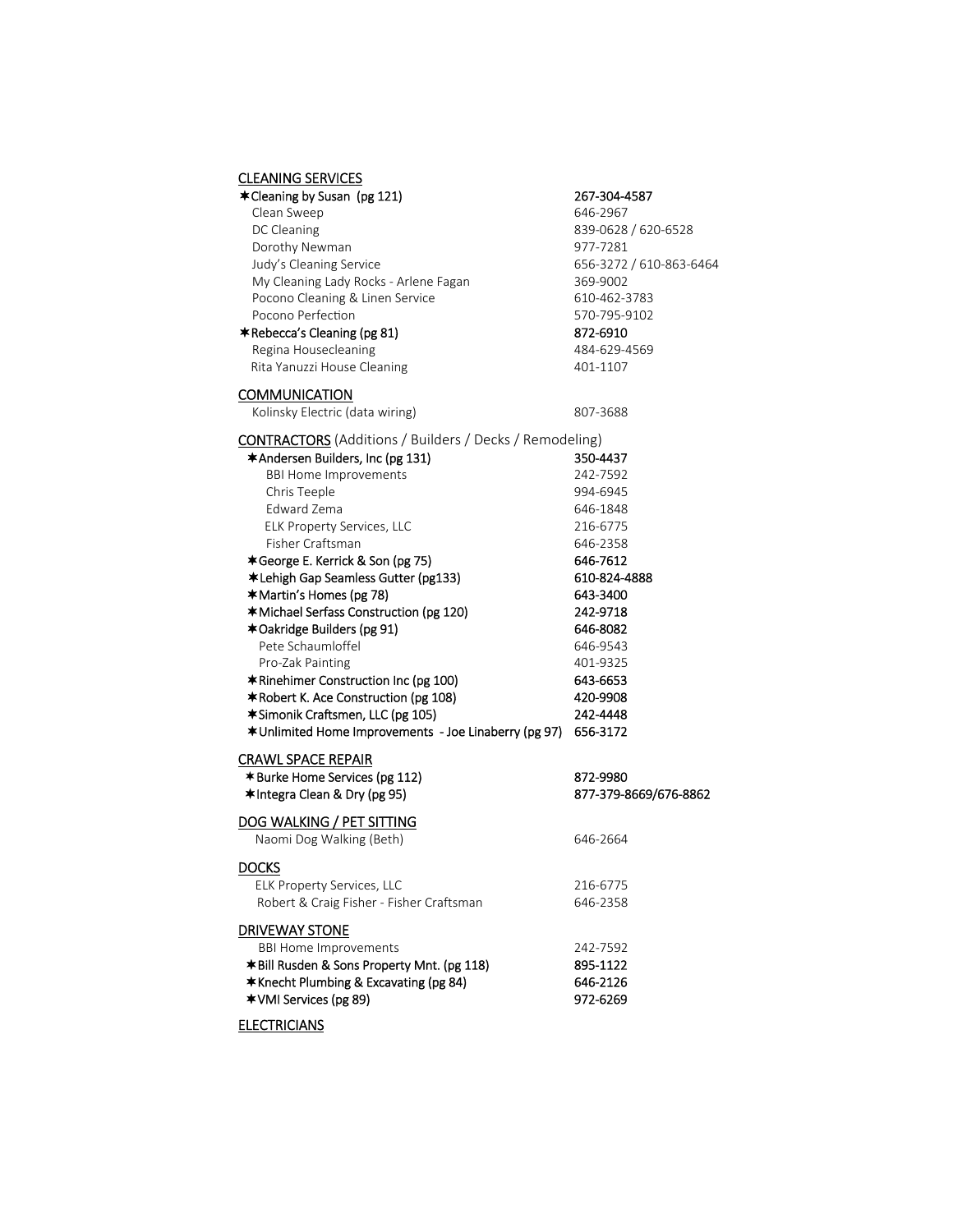| <b>★Burger Electric, Inc (pg 90)</b><br><b>★C.D. Electric, Inc (pg 120)</b><br>*Frank Guastella Electric Co (pg 117)                                                                            | 656-0119<br>236-1439<br>839-2859             |
|-------------------------------------------------------------------------------------------------------------------------------------------------------------------------------------------------|----------------------------------------------|
| <b>ENERGY ADVISORS</b><br>Serge Poolonski                                                                                                                                                       | 534-0188                                     |
| <b>EXCAVATING / SITE WORK</b><br><b>★Knecht's Plumbing &amp; Excavating (pg 84)</b><br>Richard Montemuro (Small Jobs)<br><b>★RP Hoffman Excavating (pg 114)</b><br><b>★VMI Services (pg 89)</b> | 646-2126<br>646-7507<br>839-6500<br>972-6269 |
| <b>EXTERMINATORS</b><br>Ehrlich<br>*Green Man Exterminator (pg 130)<br>Pocono Mtn Pest Control<br><b>★The Pest Rangers (pg 128)</b>                                                             | 646-0888<br>851-4863<br>249-0310<br>355-6060 |
| FAX<br>Clymer Library                                                                                                                                                                           | 646-0826                                     |
| FIRE & WATER DAMAGE<br>Restore Core                                                                                                                                                             | 717-232-1500                                 |
| <b>FIREWOOD</b><br>*Bill Rusden & Sons Property Mnt. (pg 118)<br>Chris Teeple<br>*Summit Landscaping & Tree (pg 117)                                                                            | 895-1122<br>994-6945<br>242-6398             |
| <b>FISHING LICENSE</b><br><b>*Pocono Boat House (pg 92)</b><br>Wal-Mart                                                                                                                         | 646-4107<br>895-4700                         |
| <b>FLOORING</b><br>*George Smith Flooring (pg 93)                                                                                                                                               | 646-0585                                     |
| <b>GLASS REPAIR</b><br>A&E Glass<br>Mesko Glass                                                                                                                                                 | 595-9766<br>800-641-7501/421-5260            |
| <b>GROCERY STORES</b><br><b>★Aharts, Blakeslee (pg 96)</b><br>Shoprite, Mt. Pocono<br>Wal-Mart, Mt. Pocono                                                                                      | 646-8115<br>839-3885<br>895-4700             |
| <b>GUTTER CLEANING / INSTALLATION</b><br>*J & S Seamless Gutters (pg 116)<br>*Lehigh Gap Seamless Gutter (pg 133)                                                                               | 643-6505<br>610-824-4888                     |
| <u> HANDYMEN - ODD JOBS</u><br><b>★Duncan Outdoor (pg 87)</b><br>M & B General Repairs                                                                                                          | 656-8977<br>332-0299                         |

Verespy Tile & Remodeling 215-787-8470

HAULING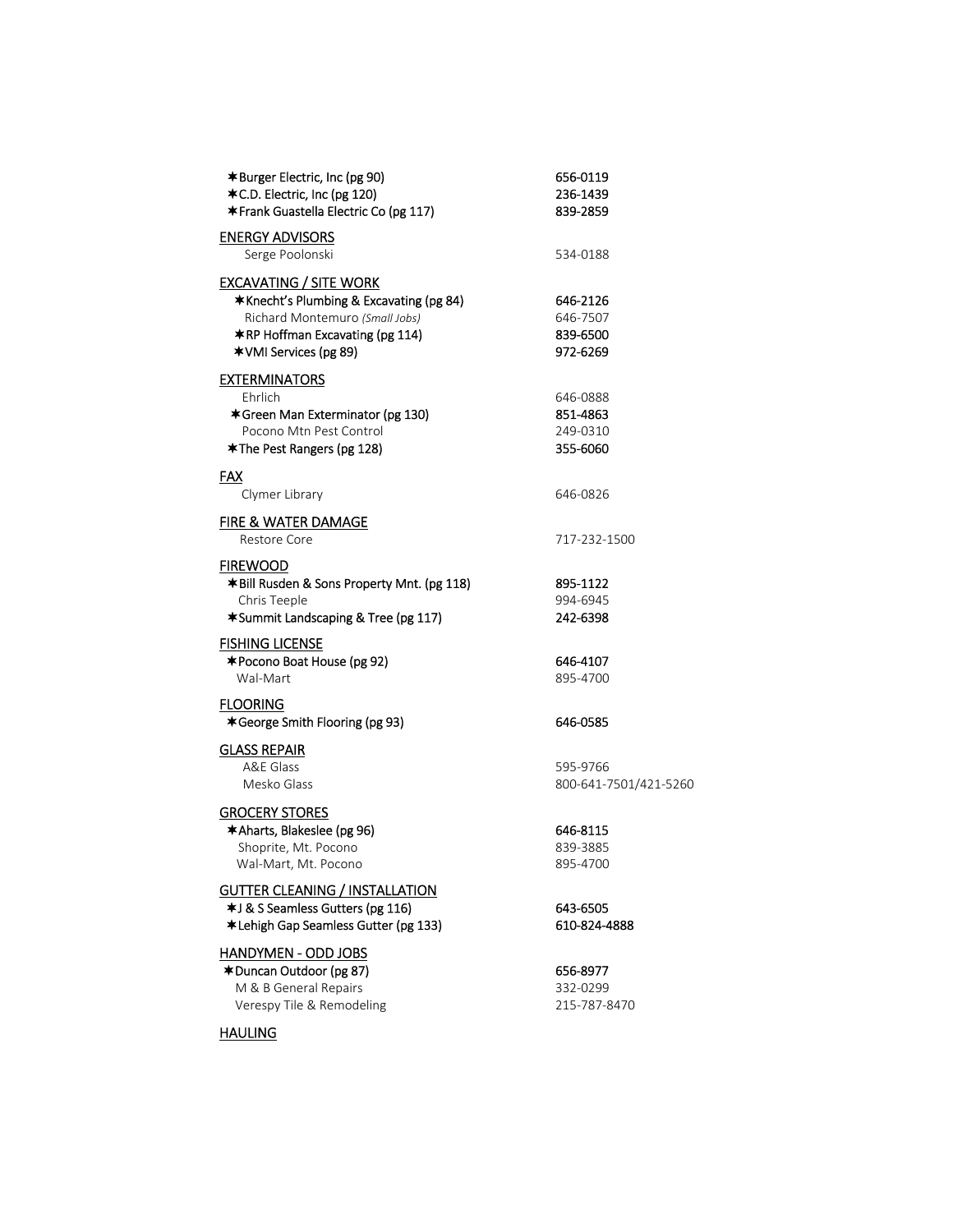| Rob Fuller                                                                                                                                                                                                                                                                            | 972-5447                                                                                                                      |
|---------------------------------------------------------------------------------------------------------------------------------------------------------------------------------------------------------------------------------------------------------------------------------------|-------------------------------------------------------------------------------------------------------------------------------|
| <b>HEATING &amp; AIR CONDITIONING</b><br>*Air-Dynamics Heating & Air Conditioning (pg. 103)<br>*Furino Mechanical Contracting (pg. 104)<br>*Keiper Plumbing & Heating (pg. 123)                                                                                                       | 992-1515<br>839-1300<br>646-3222                                                                                              |
| <b>HOME CARE SERVICES</b><br><b>BrightStar Care</b>                                                                                                                                                                                                                                   | 223-2248                                                                                                                      |
| KITCHEN & BATH REMODEL<br>*Andersen Builders, Inc (pg. 131)<br>*Joyce 4 Design (pg. 127)<br>*LA Stone & Kitchens (pg 106)<br>*Michael Serfass Construction (pg 120)<br>*PA Certified Contractors (pg. 125)<br>*Simonik Craftsmen, LLC (pg. 117)                                       | 350-4437<br>242-9216<br>484-5353<br>242-9718<br>242-0316<br>242-4448                                                          |
| <b>LANDSCAPERS</b><br>*Duncan Outdoor (pg 87)<br><b>*Erbs Landscaping (pg 113)</b><br>*Living Landscapes (pg 109)<br>*Mountain Landscaping (pg 135)<br>*Ross Watergardens (pg 125)<br>*Selig Center (pg 88)<br>*Summit Tree & Landscaping (pg 117)<br>Xavier Landscaping & Design     | 656-8977<br>839-8901<br>643-1333 / 656-6266<br>646-5335 / 656-5853<br>460-0204<br>646-4300<br>242-6398 / 839-3250<br>242-2554 |
| <b>LOCKSMITH</b><br>Robert Costanzo                                                                                                                                                                                                                                                   | 236-5163                                                                                                                      |
| <b>MASONRY</b><br>*Anderson Masonry (pg 102)<br>Stonecraft Chimney & Masonry                                                                                                                                                                                                          | 972-9483<br>646-4880 / 595-0515                                                                                               |
| <b>MEDICAL FACILITIES</b> (Walk-in Clinics/Hospitals)<br>Geisinger Medical Center - Hospital (Wyoming Valley)<br>Lehigh Valley Hospital (E. Stroudsburg)<br>LVHN Express Care (Tobyhanna)<br>Pocono Urgent Care (Rt. 611, Stroudsburg)<br>St. Luke's Hospital (Rt. 611, Bartonsville) | 808-7300<br>421-4000<br>839-1400<br>872-9955<br>866-785-8537                                                                  |
| <b>MOLD REMOVAL</b><br>*Integra Clean & Dry (pg 95)                                                                                                                                                                                                                                   | 676-8862                                                                                                                      |
| <b>MULCH</b><br><b>★Mountain Landscaping (pg 135)</b>                                                                                                                                                                                                                                 | 646-5335 / 656-5853                                                                                                           |
| <b>NOTARY</b><br>Administrative Office<br>Mountain Notary / Tag                                                                                                                                                                                                                       | 646-9191<br>839-7418                                                                                                          |

**PAINTERS**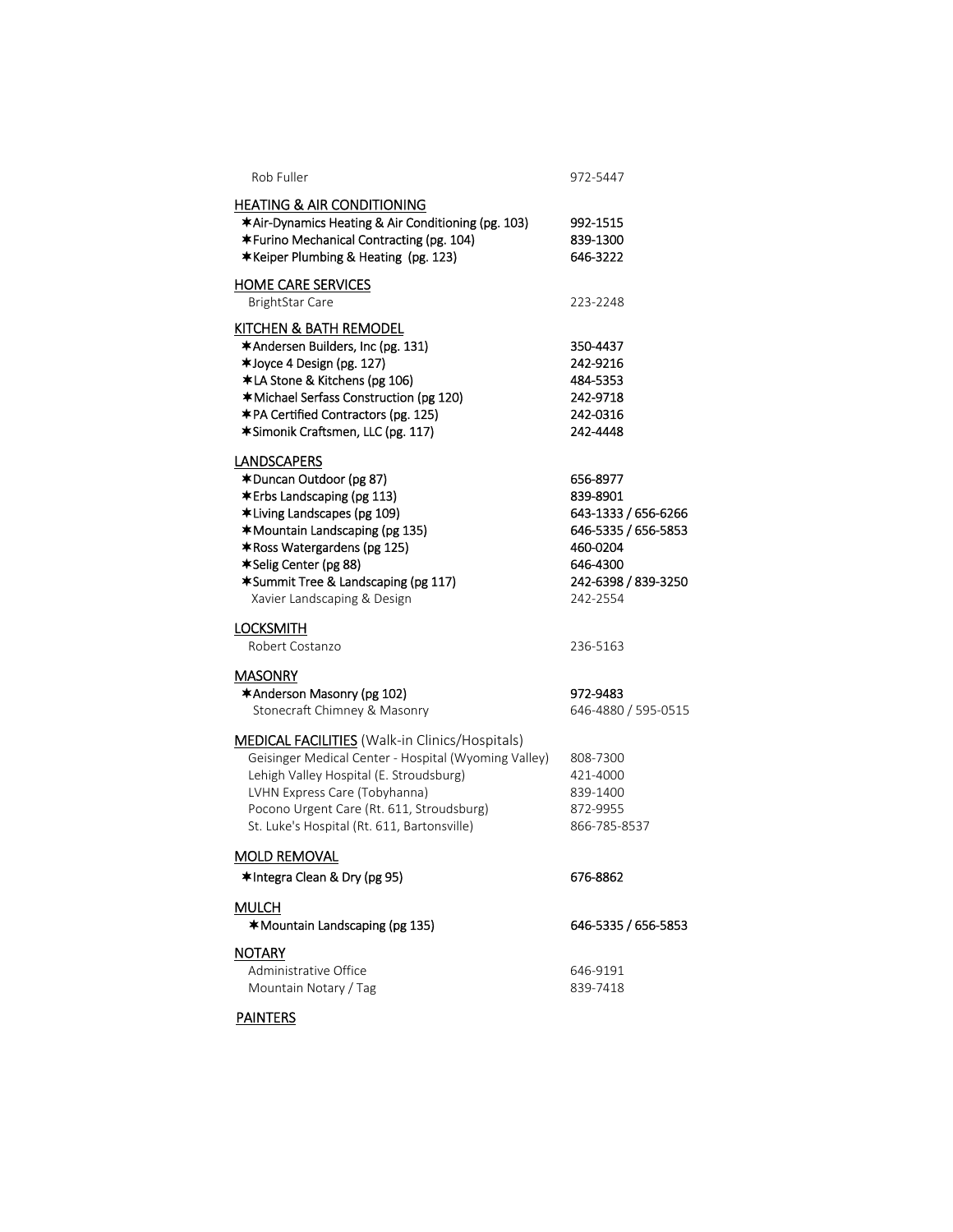| *Andersen Painting & Drywall (pg 105)                  | 656-8889                |
|--------------------------------------------------------|-------------------------|
| Art Caldwell Painting                                  | 839-0628 / 350-0097     |
| *Art Koch Interior Specialists (pg 108)                | 595-7198                |
| <b>BBI Home Improvements</b><br>Brian Law              | 242-7592                |
|                                                        | 977-8860                |
| Chris Teeple                                           | 994-6945                |
| ELK Property Services, LLC                             | 216-6775                |
| *H.R. Rice Painting (pg 88)                            | 610-746-4671            |
| Piscitello Painting                                    | 369-9401                |
| <b>★Matus Donic Painting (pg 84)</b>                   | 994-2463                |
| Painting Solutions                                     | 722-2075                |
| *Pocono Painting (pg 101)                              | 476-1353                |
| Pro-Zak Painting                                       | 401-9325                |
| <u>PLUMBERS</u>                                        |                         |
| *Ace Plumbing & Heating - John Cranley (pg 114)        | 350-9320                |
| *BCD Pump Service - Byron (pg 110)                     | 629-3594                |
| *Furino Mechanical Contracting (pg 104)                | 839-1300                |
| *Keiper Plumbing & Heating (pg 123)                    | 646-3222                |
| <b>*Knecht's Plumbing &amp; Excavating (pg 84)</b>     | 646-2126                |
| Michael Logan Plumbing & Electric                      | 234-8166                |
| <b>*Pocono Mountain Plumbing &amp; Heating (pg 82)</b> | 839-0205                |
| <b>★T &amp; P Plumbing &amp; Heating, Inc. (pg 75)</b> | 629-1169                |
| POST OFFICE - Pocono Pines                             | 646-3181                |
| <b>POWER COMPANY</b> - PP & L                          | 800-342-5775            |
|                                                        |                         |
| <u>POWER WASHING</u>                                   |                         |
| <b>BBI Home Improvements</b>                           | 242-7592                |
| Chris Teeple                                           | 994-6945                |
| Mountain Valley Window Cleaning                        | 801-7196                |
| Pro-Zak Painting                                       | 401-9325                |
| <b>PROPANE SCREENING</b>                               |                         |
| <b>★Mountain Landscaping (pg 135)</b>                  | 646-5335 / 656-5853     |
| *Simonik Craftsmen, LLC (pg 105)                       | 242-4448                |
| <u>PROPANE TANK EXCHANGE</u>                           |                         |
| PenMart Gulf (Rt 940)                                  | 646-5261                |
| Wal-Mart, Mt. Pocono                                   | 895-4700                |
|                                                        |                         |
| PROPERTY CLEAN UP/MAINTENANCE                          |                         |
| BHI Handyman Service & Storm Cleanup                   | 646-8498                |
| *Duncan Outdoor (pg 87)                                | 656-8977                |
| *Rusden Property Maintenance (pg 73 & 74)              | 895-1122 / 215-301-3027 |
| *Simonik Craftsmen, LLC (pg 105)                       | 242-4448                |
| <b>REAL ESTATE OFFICES</b>                             |                         |
| <b>* Century 21 Select Grp - Pocono Pines (pg 71)</b>  | 646-2600 / 800-588-1808 |
| *Dembinski Realty Co. (pg 124)                         | 646-7463                |
| *Keller Williams Real Estate (pg 126)                  | 646-7900                |
| *Lake Naomi Real Estate (pg 79 & 80)                   | 646-2222 / 800-537-1479 |
| *Lake Naomi Property Group, Inc. (pg 122)              | 355-5788                |
| <b>*RE/MAX Property Specialists (pg 111)</b>           | 972-2940 / 972-2718     |
|                                                        |                         |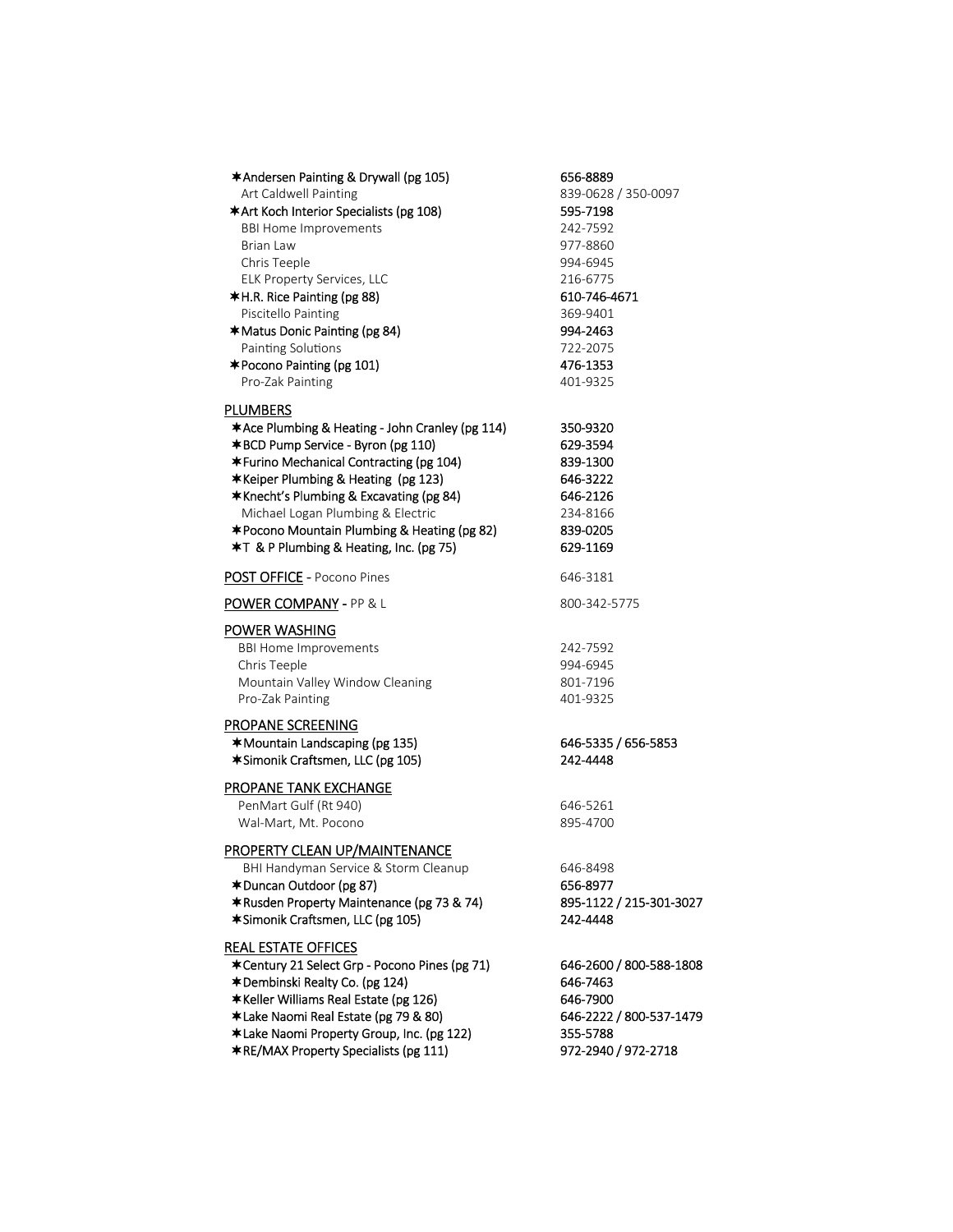| <b>ROOFING</b>                                 |                         |
|------------------------------------------------|-------------------------|
| *FHI Roofing (pg 81)                           | 646-5690                |
| *Fleischer Bros, Inc. (pg 96)                  | 897-9030                |
| *George E Kerrick & Son (pg 75)                | 646-7612                |
| *Lehigh Gap Seamless Gutter (pg 133)           | 610-824-4888            |
| Urban Roofing                                  | 909-0194                |
| <b>SECURITY SYSTEMS</b>                        |                         |
| Kolinsky Electric (camera system installation) | 807-3688                |
| <b>Vector Security</b>                         | 800-533-7688            |
| <b>SEPTIC INSTALLATION</b>                     |                         |
| *BCD Pump Service (pg 110)                     | 629-3594                |
| *Knecht's Plumbing & Excavating (pg 84)        | 646-2126                |
| <b>*RP Hoffman Excavating (pg.114)</b>         | 839-6500                |
| <b>SEPTIC CLEANING</b>                         |                         |
| Allstate Septic                                | 610-498-3111            |
| Gotto Go Septics                               | 839-9228                |
| <u>SIGNS</u>                                   |                         |
| Steve Robedda                                  | 241-6087                |
| <b>SNOWPLOWING</b>                             |                         |
| Chris Teeple                                   | 994-6945                |
| *Duncan Outdoor (pg 87)                        | 656-8977                |
| Guy Blakeslee                                  | 817-5420 / 472-3909     |
| *Henry Bockelman Snowplowing (pg 83)           | 350-1783                |
| *Knecht's Plumbing & Excavating (pg 84)        | 646-2126                |
| Thomas Keiper                                  | 646-3005                |
| *Rusden Property Maintenance (pg 73 & 74)      | 895-1122 / 215-301-3027 |
| <b>SNOW REMOVAL FROM ROOF / DECK</b>           |                         |
| Dave Burawski                                  | 646-5071                |
| Rob Fuller                                     | 972-5447                |
|                                                |                         |
| <b>SOLAR ENERGY</b>                            |                         |
| Kolinsky Electric                              | 807-3688                |
| <b>SURVEYORS</b>                               |                         |
| Brian D. Courtright                            | 839-9986                |
| J.M. Hennings Land Surveying, LLC              | 510-3978                |
| William R Dunning                              | 676-0645                |
| <b>TAX COLLECTOR (Property &amp; School)</b>   |                         |
| Coolbaugh Township, Gratz Washenik             | 894-5952                |
| Tobyhanna Township, Linda Woehrle              | 646-2642                |
| <b>TAXI/CAR SERIVCE</b>                        |                         |
| Pocono Cab Co.                                 | 424-2800                |
| WGM Transportation                             | 223-9289                |
| <b>TOWNSHIP OFFICES</b>                        |                         |
| Coolbaugh Township                             | 894-8490                |
|                                                |                         |